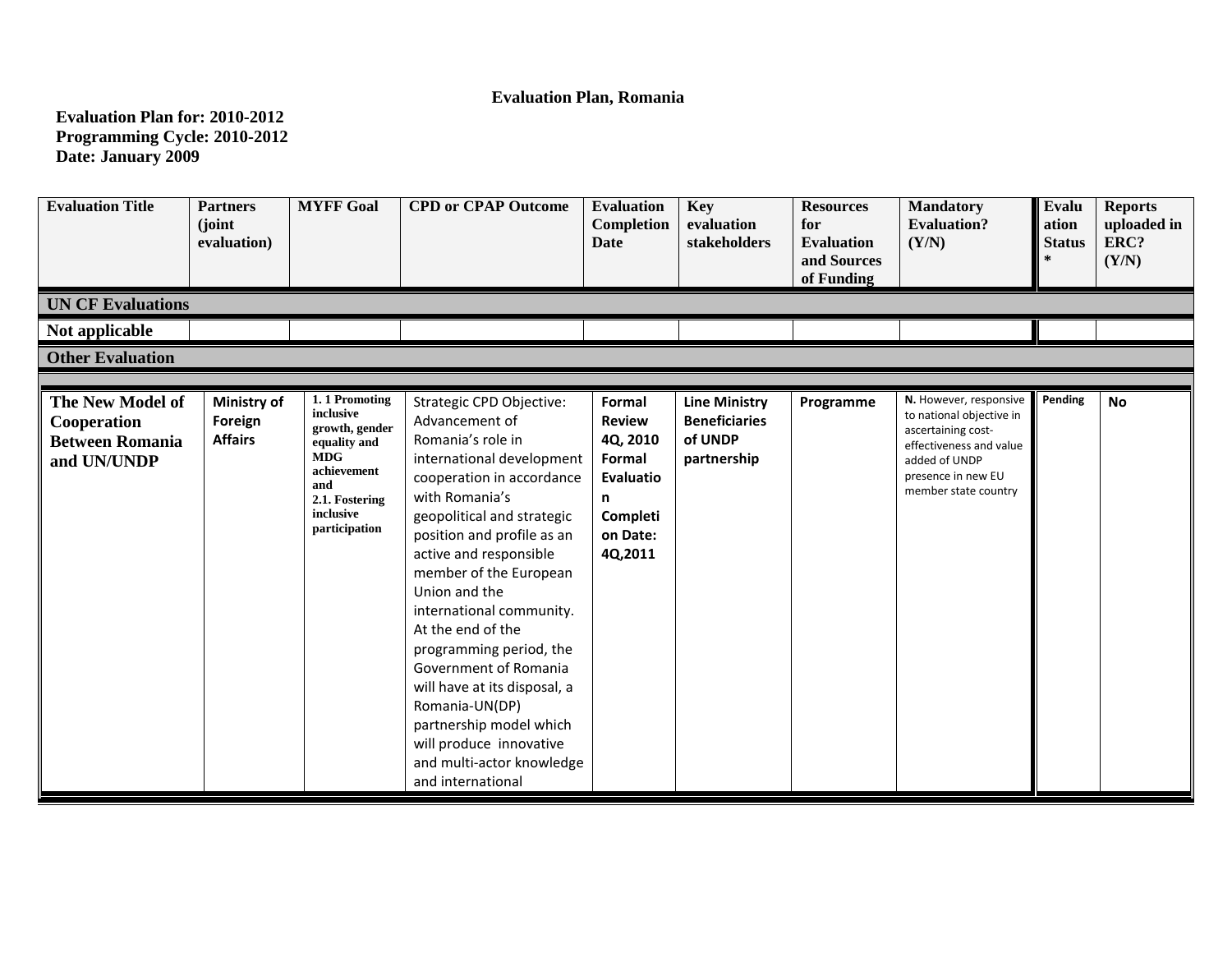| <b>ESF</b> portfolio of                                                                                                                                                     | <b>Managing</b>                                                                                              | Key result area                                                                                                                                      | networking base for<br>Romania's contribution to<br>internationally agreed<br>development goals.<br>Capacity development for social                                                                                                                                                                                                                         | Q2/2012 | <b>UNDP</b>                                                   | Programme   | ${\sf N}$ | Pending | <b>No</b> |
|-----------------------------------------------------------------------------------------------------------------------------------------------------------------------------|--------------------------------------------------------------------------------------------------------------|------------------------------------------------------------------------------------------------------------------------------------------------------|-------------------------------------------------------------------------------------------------------------------------------------------------------------------------------------------------------------------------------------------------------------------------------------------------------------------------------------------------------------|---------|---------------------------------------------------------------|-------------|-----------|---------|-----------|
| projects on social<br>inclusion (thematic<br>evaluation)                                                                                                                    | <b>Authority of</b><br>the Human<br><b>Resources</b><br>Developmen<br>t Sectoral<br>Operational<br>Programme | 1. 1 Promoting<br>inclusive<br>growth, gender<br>equality<br>and<br><b>MDG</b><br>achievement<br>and<br>2.1. Fostering<br>inclusive<br>participation | inclusion, economic and political<br>empowerment of vulnerable<br>groups and for deepening<br>democratic practice with special<br>emphasis on initiatives with the<br>potential to be adapted to the<br>needs of Romanian ODA priority<br>countries (CPD Outcome I) with a<br>focus on outputs implemented<br>with EU funds.                                |         | <b>Managing</b><br><b>Authority</b><br><b>Line Ministries</b> |             |           |         |           |
| <b>Project Evaluations</b>                                                                                                                                                  |                                                                                                              |                                                                                                                                                      |                                                                                                                                                                                                                                                                                                                                                             |         |                                                               |             |           |         |           |
| Mid Term Evaluation<br>"PIMS 3069<br>Strengthening<br>Capacity to Integrate<br>Environmental and<br>Natural Resource<br>Management for<br>Global Environmental<br>Benefits" | Global<br>Environment<br>Facility GEF                                                                        |                                                                                                                                                      | 4.1 Enhanced leadership of<br>Romania for promotion<br>and protection of local,<br>regional and global public<br>goods such as biodiversity,<br>climate stability and<br>cultural heritage making<br>use of the comparative<br>advantage of the country<br>given by its development<br>and transition experience,<br>geopolitical and strategic<br>position | Q4/2010 | <b>UNDP</b><br>Universities;<br>Line Ministries               | GEF project | Υ         | Pending | No        |
| <b>Final Evaluation</b>                                                                                                                                                     | Global<br>Environment<br><b>Facility GEF</b>                                                                 |                                                                                                                                                      | 4.1 Enhanced leadership of<br>Romania for promotion<br>and protection of local,<br>regional and global public<br>goods such as biodiversity,<br>climate stability and<br>cultural heritage making<br>use of the comparative<br>advantage of the country<br>given by its development<br>and transition experience,<br>geopolitical and strategic<br>position | Q1/2012 | <b>UNDP</b><br>Universities;<br>Line Ministries               | GEF project | Υ         | Pending | No        |